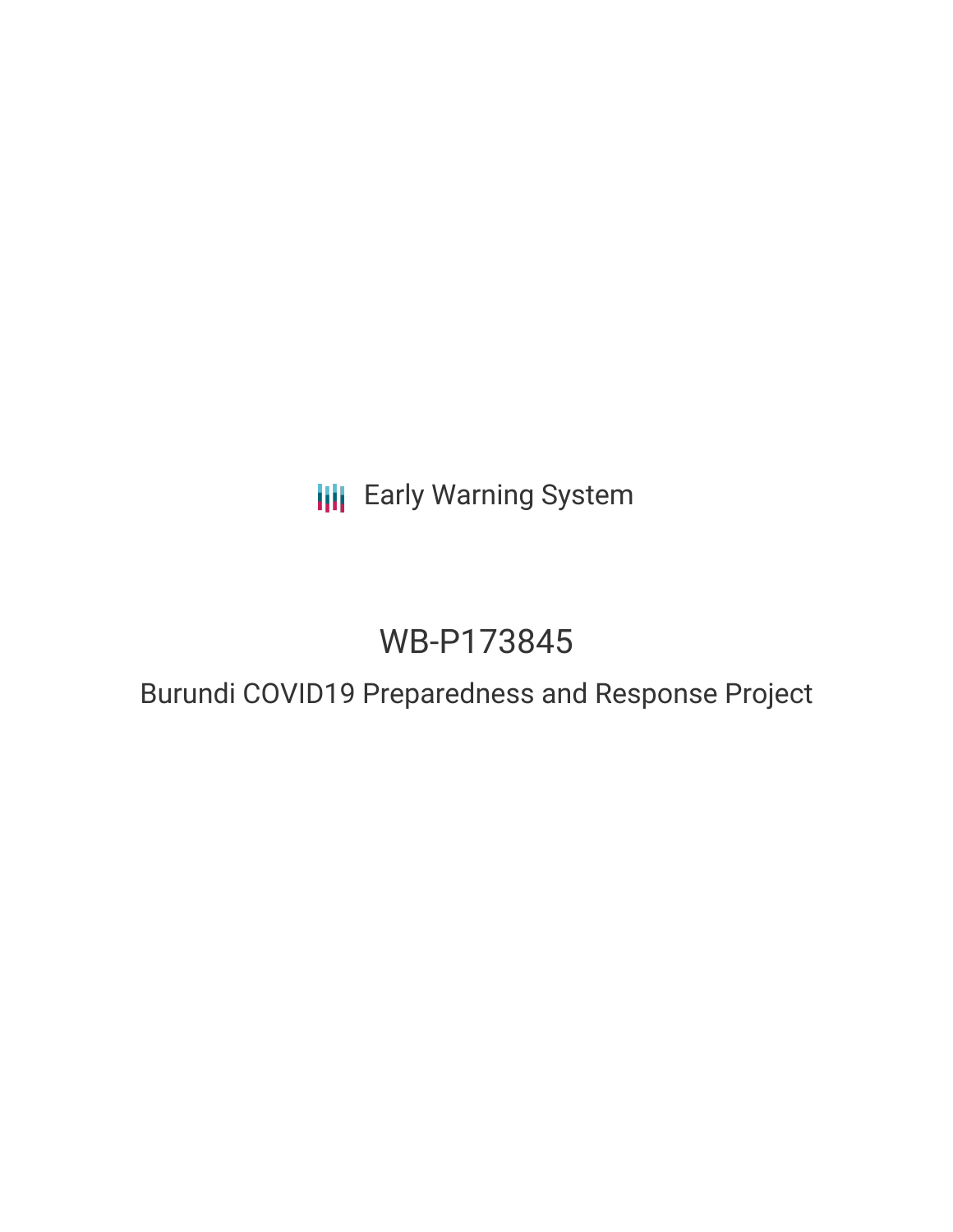

### **Quick Facts**

| <b>Countries</b>               | Burundi                     |
|--------------------------------|-----------------------------|
| <b>Financial Institutions</b>  | World Bank (WB)             |
| <b>Status</b>                  | Approved                    |
| <b>Bank Risk Rating</b>        | U                           |
| <b>Voting Date</b>             | 2020-04-10                  |
| <b>Borrower</b>                | Government of Burundi       |
| <b>Sectors</b>                 | <b>Education and Health</b> |
| <b>Investment Type(s)</b>      | Grant                       |
| <b>Investment Amount (USD)</b> | $$5.00$ million             |
| <b>Grant Amount (USD)</b>      | $$5.00$ million             |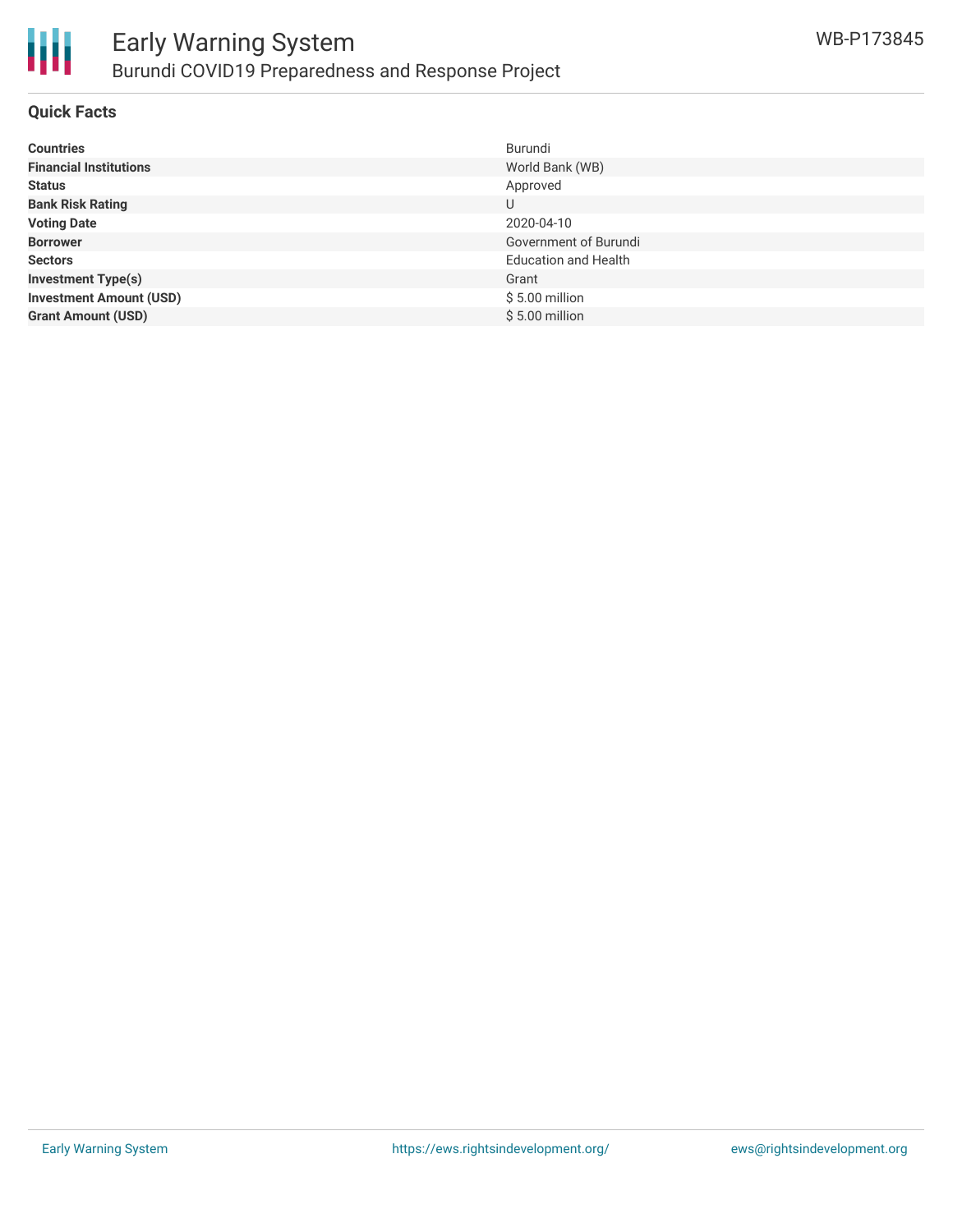

### **Project Description**

According to bank documents, the project aims to prevent, detect and respond to the threat posed by COVID-19 and strengthen national systems for public health preparedness in Burundi. It has the following components:

- Emergency COVID-19 Response
- Supporting National and Sub-national, Prevention and Preparedness
- Community Engagement and Risk Communication
- Implementation Management and Monitoring and Evaluation

The World Bank has classified this project as having Substantial environmental and social risks.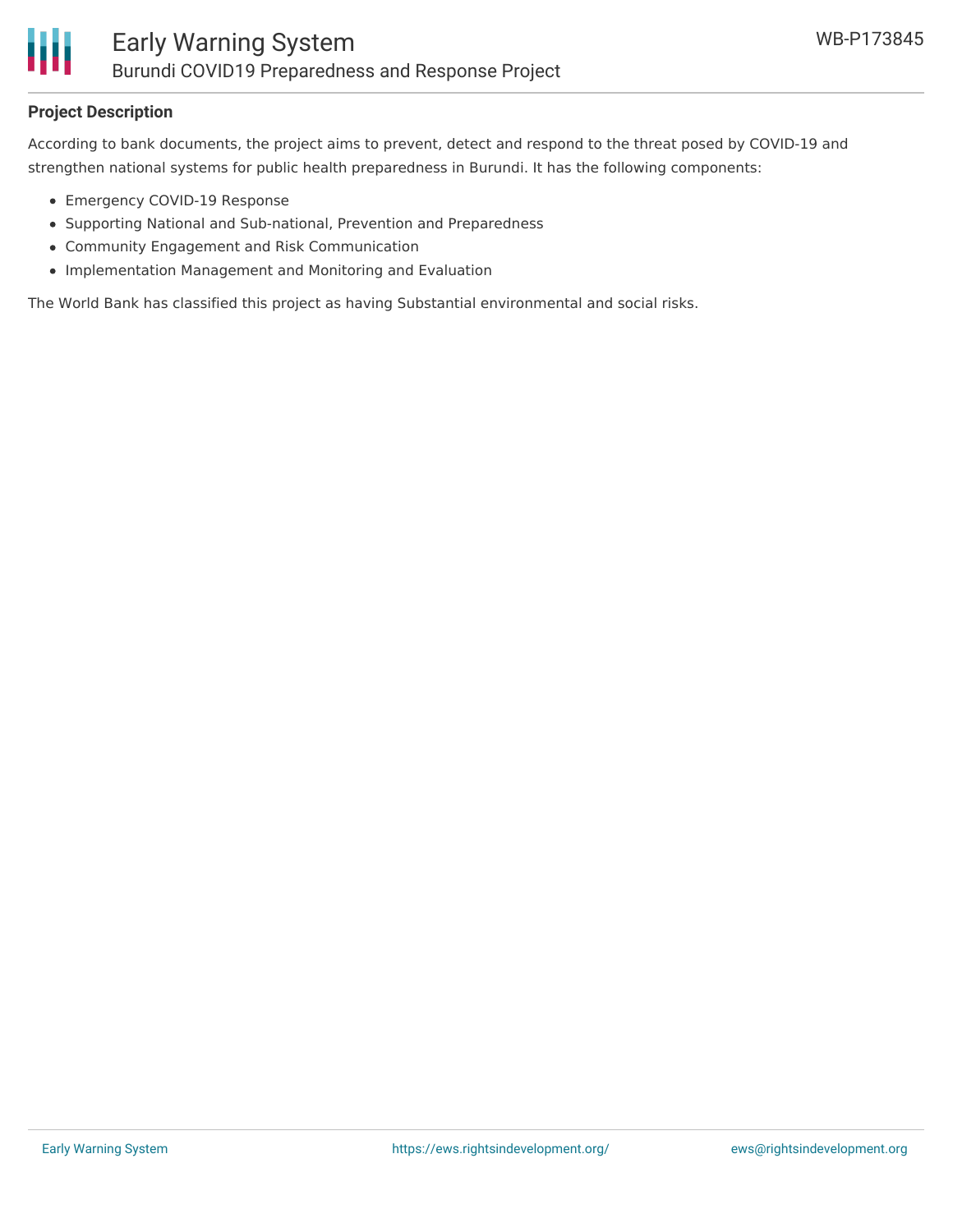

### **Investment Description**

World Bank (WB)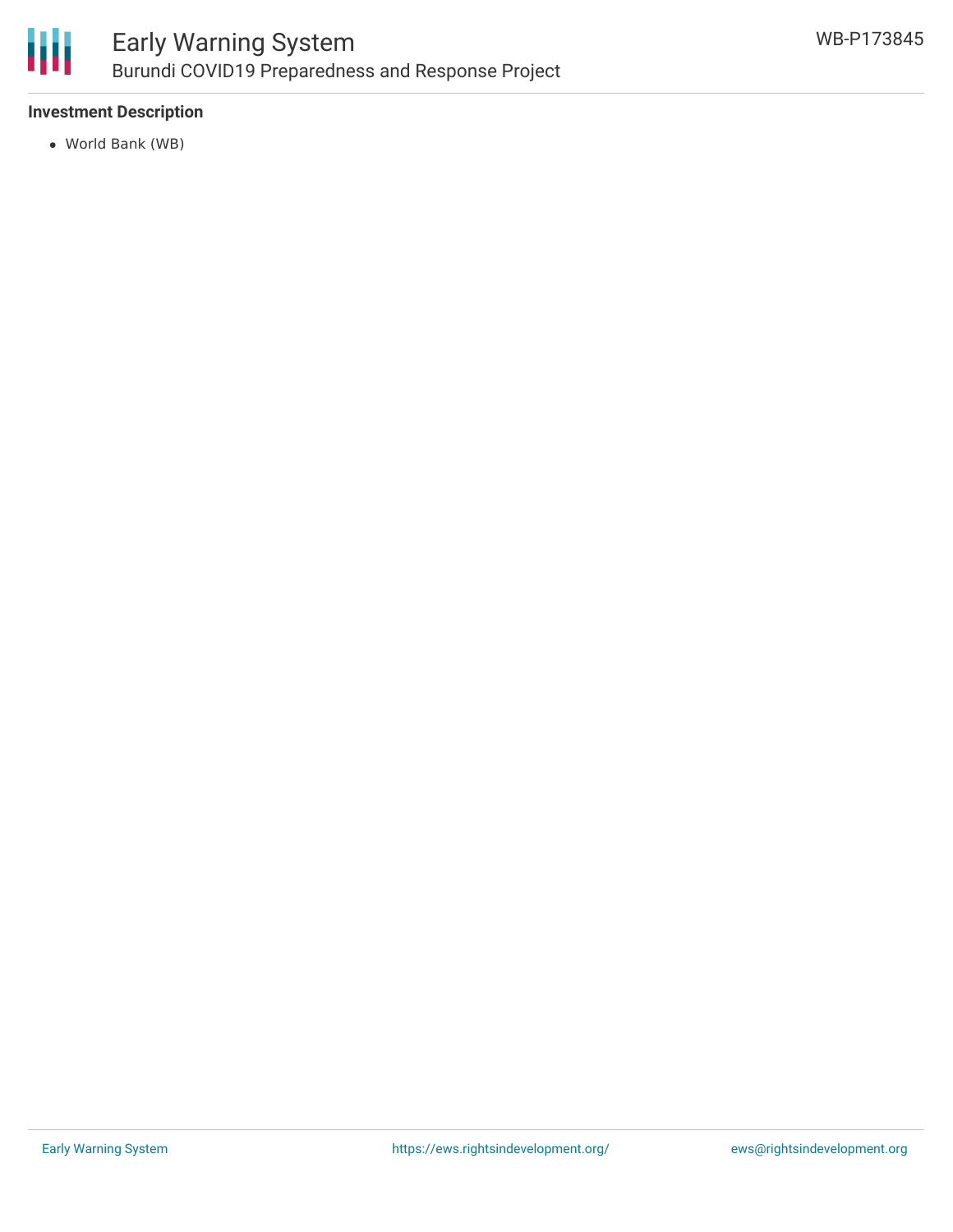

#### **Contact Information**

### **Borrower/Client: Ministère des Finances, du Budget et de la Coopération au Développement Economique**

Dieudonné Ndayisenga, Responsible for Planning and M&E Email Address: [ndadieu2003@yahoo.fr](mailto:ndadieu2003@yahoo.fr)